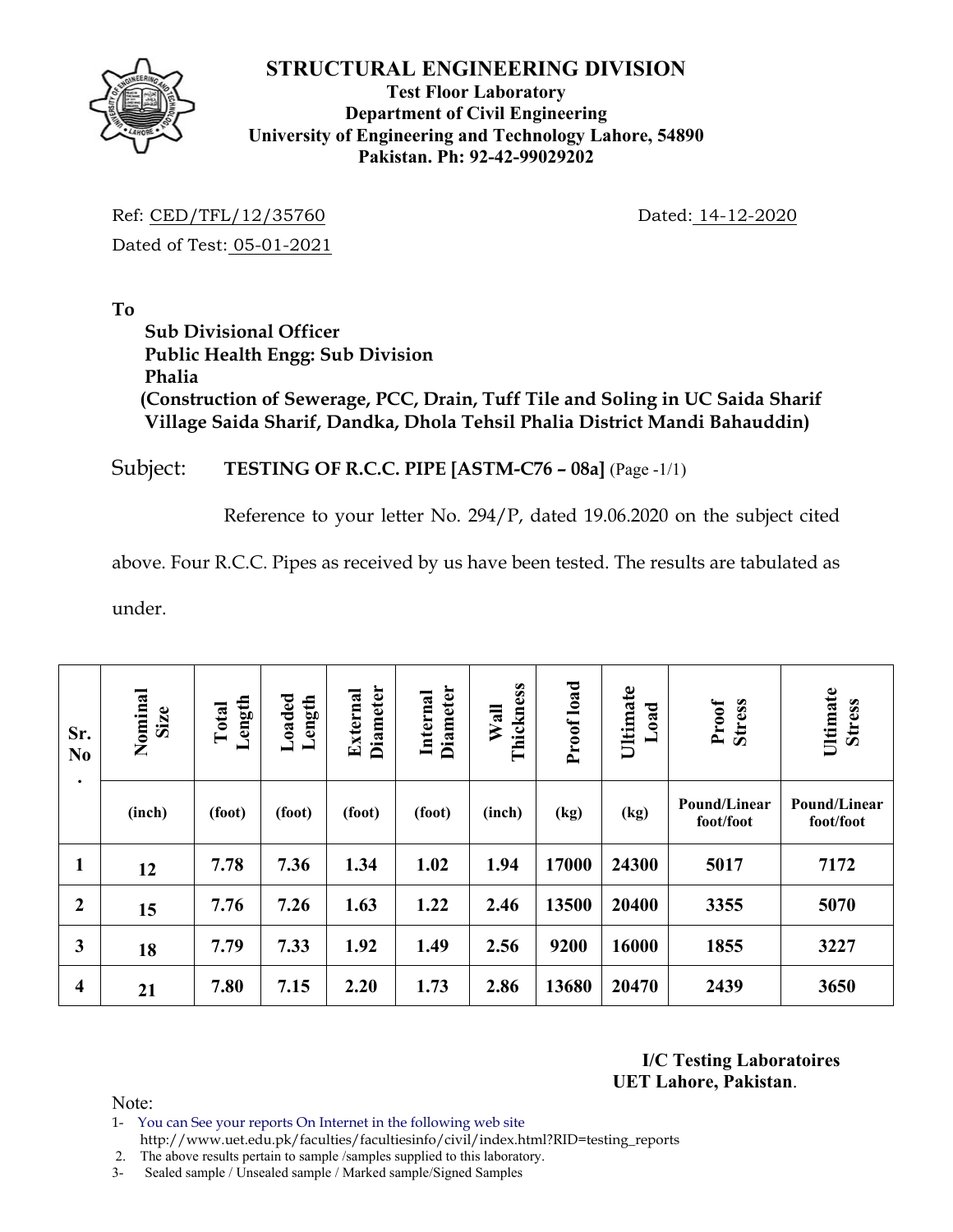

**Test Floor Laboratory Department of Civil Engineering University of Engineering and Technology Lahore, 54890 Pakistan. Ph: 92-42-99029202** 

Ref: CED/TFL/12/35832 Dated: 29-12-2020

Dated of Test: 05-01-2021

**To Assistant Resident Engineer Asian Consulting Engineers Pvt. Ltd Rehabilitation of Municipal Services Infra Structures (M&R) PCP-Package -2 PMDFC Group A** 

Subject: **TESTING OF R.C.C. PIPE [ASTM-C76 – 08a]** (Page -1/1)

Reference to your letter No. ASCE-PMDFC-OK-ARE-015/A, dated

17.12.2020 on the subject cited above. One R.C.C. Pipe as received by us has been tested.

The results are tabulated as under.

| Sr.<br>N <sub>0</sub> | Nominal<br>Size | ength<br>Total<br>▬ | Loaded<br>ength | <b>Diameter</b><br>External | <b>Diameter</b><br>Internal | hickness<br>Wall<br>۳ | load<br>1000<br>$\rightarrow$ | Ultimate<br>ರ<br>$\tilde{\mathbf{a}}$ | Proof<br><b>Stress</b>    | Ultimate<br>Stress        |
|-----------------------|-----------------|---------------------|-----------------|-----------------------------|-----------------------------|-----------------------|-------------------------------|---------------------------------------|---------------------------|---------------------------|
| ٠                     | (inch)          | (foot)              | (foot)          | (foot)                      | (foot)                      | (inch)                | (kg)                          | (kg)                                  | Pound/Linear<br>foot/foot | Pound/Linear<br>foot/foot |
|                       | 15              | 7.78                | 7.02            | 1.61                        | 1.21                        | 2.43                  | 6100                          | 10100                                 | 1583                      | 2622                      |

**I/C Testing Laboratoires UET Lahore, Pakistan**.

Note:

1- You can See your reports On Internet in the following web site

http://www.uet.edu.pk/faculties/facultiesinfo/civil/index.html?RID=testing\_reports

2. The above results pertain to sample /samples supplied to this laboratory.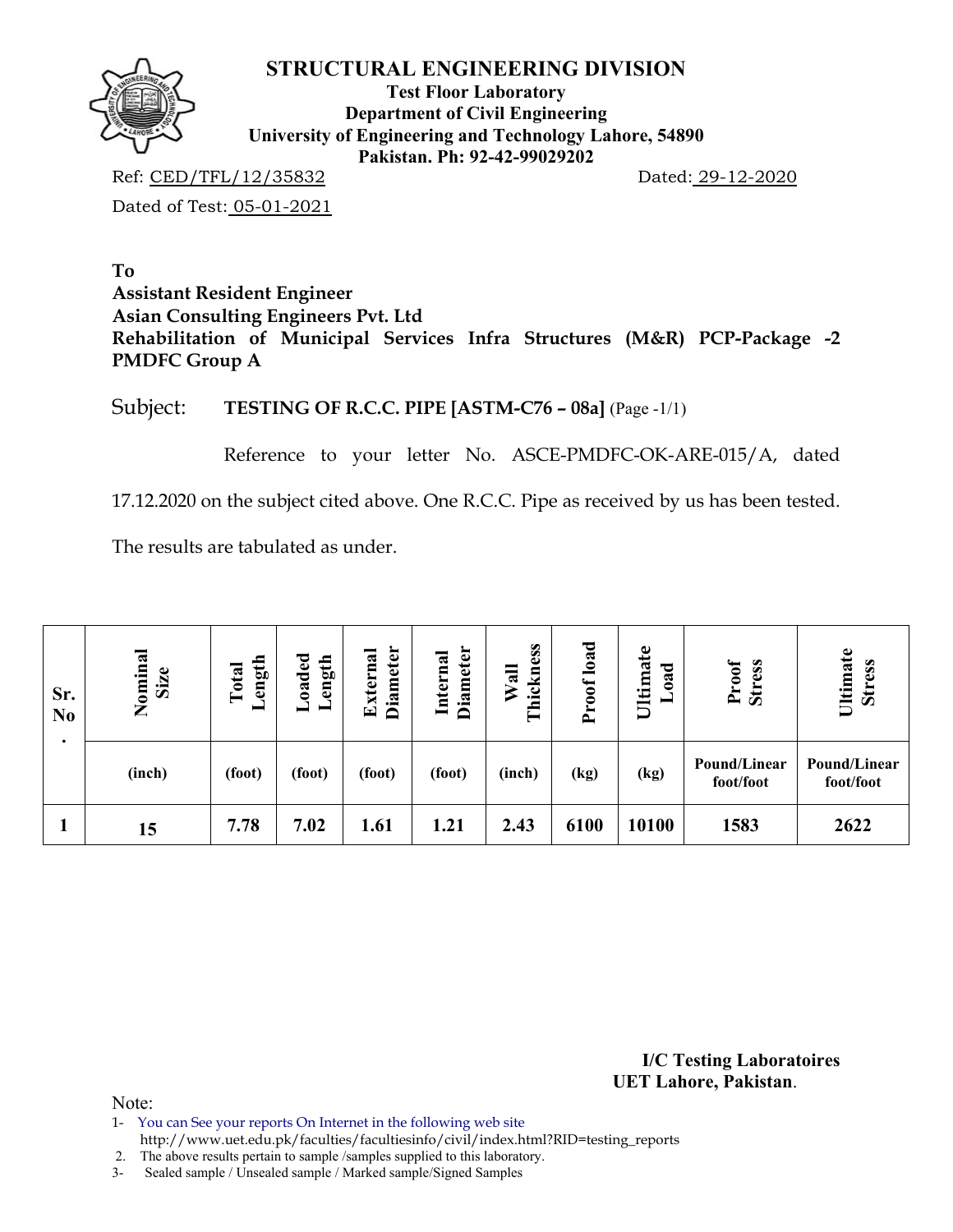

#### **Test Floor Laboratory Department of Civil Engineering University of Engineering and Technology Lahore, 54890 Pakistan. Ph: 92-42-99029202**

To, M/S Stallion Engineering Lahore (SRA Gate House DHA Multan) Reference # CED/TFL 35846 (Dr. Waseem Abbass) Dated: 30-12-2020 Reference of the request letter # DHA/MG/223/MT/02 Dated: 08-12-2020

|                         | <b>Tension Test Report</b> |               | $(\text{Page} - 1/1)$             |                   |                                             |                     |                           |            |              |         |  |  |  |
|-------------------------|----------------------------|---------------|-----------------------------------|-------------------|---------------------------------------------|---------------------|---------------------------|------------|--------------|---------|--|--|--|
|                         | Date of Test               | 05-01-2021    |                                   |                   |                                             |                     |                           |            |              |         |  |  |  |
|                         | Gauge length               | 2 inches      |                                   |                   |                                             |                     |                           |            |              |         |  |  |  |
|                         | Description                |               | Flat Bar Steel Strip Tensile Test |                   |                                             |                     |                           |            |              |         |  |  |  |
| Sr. No.                 | Designation                | Size of Strip | <b>X</b> Section<br>Area          | <b>Yield load</b> | <b>Breaking</b><br>Load                     | <b>Yield Stress</b> | Ultimate<br><b>Stress</b> | Elongation | % Elongation | Remarks |  |  |  |
|                         | (mm)                       | (mm)          | $\text{(mm}^2)$                   | (kg)              | (kg)                                        | (MPa)               | (MPa)                     | (in)       |              |         |  |  |  |
| $\mathbf{1}$            | 4                          | 26.30x4.00    | 105.20                            | 3100              | 4700                                        | 289.08              | 438.28                    | 0.85       | 42.50        |         |  |  |  |
| $\mathbf{2}$            |                            | 26.30x4.00    | 105.20                            | 3100              | 4600                                        | 289.08              | 428.95                    | 0.85       | 42.50        |         |  |  |  |
| $\overline{\mathbf{3}}$ |                            | 26.30x5.00    | 131.50                            | 5200              | 7200                                        | 387.92              | 537.13                    | 0.70       | 35.00        |         |  |  |  |
| 4                       | 5                          | 26.30x5.00    | 131.50                            | 5200              | 7200                                        | 387.92              | 537.13                    | 0.70       | 35.00        |         |  |  |  |
|                         |                            | 26.40x6.00    | 158.40                            | 5400              | 8200                                        | 334.43              | 507.84                    | 0.75       | 37.50        |         |  |  |  |
|                         | 6                          | 26.40x6.00    | 158.40                            | 5500              | 8200                                        | 340.63              | 507.84                    | 0.75       | 37.50        |         |  |  |  |
|                         |                            | 26.40x8.00    | 211.20                            | 8900              | 12100                                       | 413.39              | 562.03                    | 0.70       | 35.00        |         |  |  |  |
|                         | 8                          | 26.40x8.00    | 211.20                            | 8800              | 12100                                       | 408.75              | 562.03                    | 0.70       | 35.00        |         |  |  |  |
|                         |                            | 26.40x10.00   | 264.00                            | 9800              | 14000                                       | 364.16              | 520.23                    | 0.80       | 40.00        |         |  |  |  |
|                         | 10                         | 26.40x10.00   | 264.00                            | 10000             | 14000                                       | 371.59              | 520.23                    | 0.85       | 42.50        |         |  |  |  |
|                         |                            | 26.40x11.85   | 312.84                            | 10600             | 15000                                       | 332.39              | 470.37                    | 0.85       | 42.50        |         |  |  |  |
|                         | 12                         | 26.40x11.85   | 312.84                            | 10700             | 14900                                       | 335.53              | 467.23                    | 0.90       | 45.00        |         |  |  |  |
|                         |                            |               |                                   |                   | <b>Only Twelve Samples for Tensile Test</b> |                     |                           |            |              |         |  |  |  |
|                         |                            |               |                                   |                   |                                             |                     |                           |            |              |         |  |  |  |
|                         |                            |               |                                   | <b>Bend Test</b>  |                                             |                     |                           |            |              |         |  |  |  |
|                         |                            |               |                                   |                   |                                             |                     |                           |            |              |         |  |  |  |
|                         |                            |               |                                   |                   |                                             |                     |                           |            |              |         |  |  |  |
|                         |                            |               |                                   |                   |                                             |                     |                           |            |              |         |  |  |  |

**I/C Testing Laboratoires UET Lahore, Pakistan**.

Note:

- 1- You can See your reports On Internet in the following web site http://www.uet.edu.pk/faculties/facultiesinfo/civil/index.html?RID=testing\_reports
- 2. The above results pertain to sample /samples supplied to this laboratory.
- 3- Sealed sample / Unsealed sample / Marked sample/Signed Samples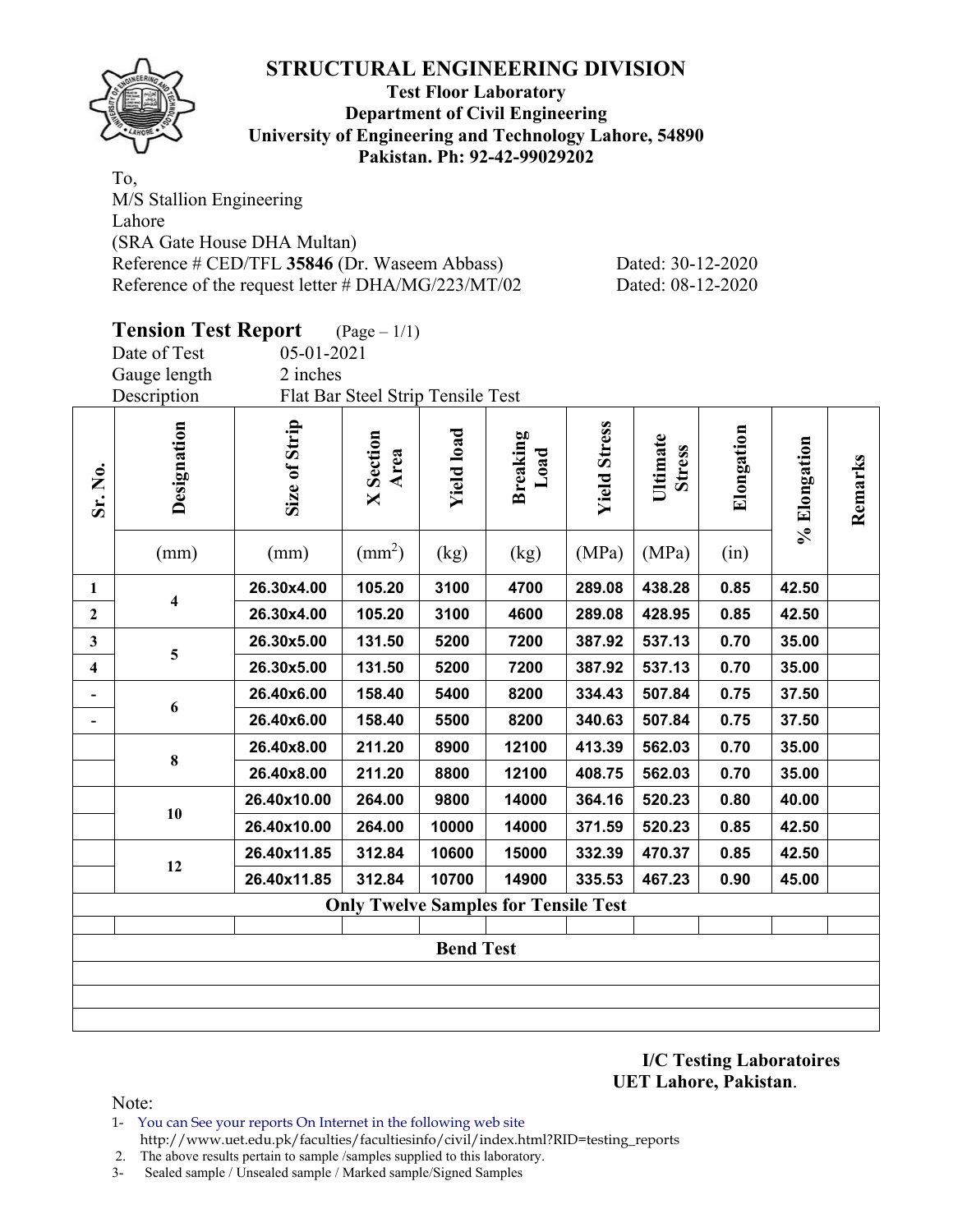

#### **Test Floor Laboratory Department of Civil Engineering University of Engineering and Technology Lahore, 54890 Pakistan. Ph: 92-42-99029202**

To, M/S Haris & Company Lahore (Hi- Tech Blending Expansion of Base Oil Storage Tnks (T- 11 & T- 12))

| Reference # CED/TFL 35853 (Dr. Waseem Abbass) |  |
|-----------------------------------------------|--|
| Reference of the request letter $\#$ Nil      |  |

Dated: 31-12-2020 Dated: 31-12-2020

# **Tension Test Report** (Page – 1/1)

| 05-01-2021                     |
|--------------------------------|
| 2 inches                       |
| Plate Steel Strip Tensile Test |
|                                |

| Sr. No.                  | Designation<br>(mm) | Size of Strip<br>(mm) | <b>X</b> Section<br>Area<br>$\text{mm}^2$ ) | <b>Yield load</b><br>(kg) | Breaking<br>Load<br>(kg)                  | <b>Yield Stress</b><br>(MPa) | Ultimate<br><b>Stress</b><br>(MPa) | Elongation<br>(in)       | % Elongation                 | Remarks |
|--------------------------|---------------------|-----------------------|---------------------------------------------|---------------------------|-------------------------------------------|------------------------------|------------------------------------|--------------------------|------------------------------|---------|
|                          |                     |                       |                                             |                           |                                           |                              |                                    |                          |                              |         |
| 1                        | 10                  | 20.70x10.20           | 211.14                                      | 8100                      | 10600                                     | 376.34                       | 492.50                             | 0.70                     | 35.00                        |         |
| $\mathbf{2}$             |                     | 20.70x10.20           | 211.14                                      | 8200                      | 10600                                     | 380.99                       | 492.50                             | 0.80                     | 40.00                        |         |
| 3                        | 12                  | 20.70x11.75           | 243.23                                      | 9300                      | 11000                                     | 375.10                       | 443.66                             | 0.75                     | 37.50                        |         |
| 4                        |                     | 20.70x11.75           | 243.23                                      | 9500                      | 11400                                     | 383.16                       | 459.80                             | 0.80                     | 40.00                        |         |
| $\overline{\phantom{0}}$ |                     |                       |                                             |                           |                                           |                              | $\overline{\phantom{0}}$           | $\overline{\phantom{a}}$ | $\qquad \qquad \blacksquare$ |         |
| -                        |                     |                       |                                             |                           |                                           |                              | -                                  | $\overline{\phantom{a}}$ | $\overline{\phantom{a}}$     |         |
|                          |                     |                       |                                             |                           | <b>Only Four Samples for Tensile Test</b> |                              |                                    |                          |                              |         |
|                          |                     |                       |                                             |                           |                                           |                              |                                    |                          |                              |         |
|                          |                     |                       |                                             | <b>Bend Test</b>          |                                           |                              |                                    |                          |                              |         |
|                          |                     |                       |                                             |                           |                                           |                              |                                    |                          |                              |         |
|                          |                     |                       |                                             |                           |                                           |                              |                                    |                          |                              |         |
|                          |                     |                       |                                             |                           |                                           |                              |                                    |                          |                              |         |

**I/C Testing Laboratoires UET Lahore, Pakistan**.

Note:

- 1- You can See your reports On Internet in the following web site
- http://www.uet.edu.pk/faculties/facultiesinfo/civil/index.html?RID=testing\_reports

2. The above results pertain to sample /samples supplied to this laboratory.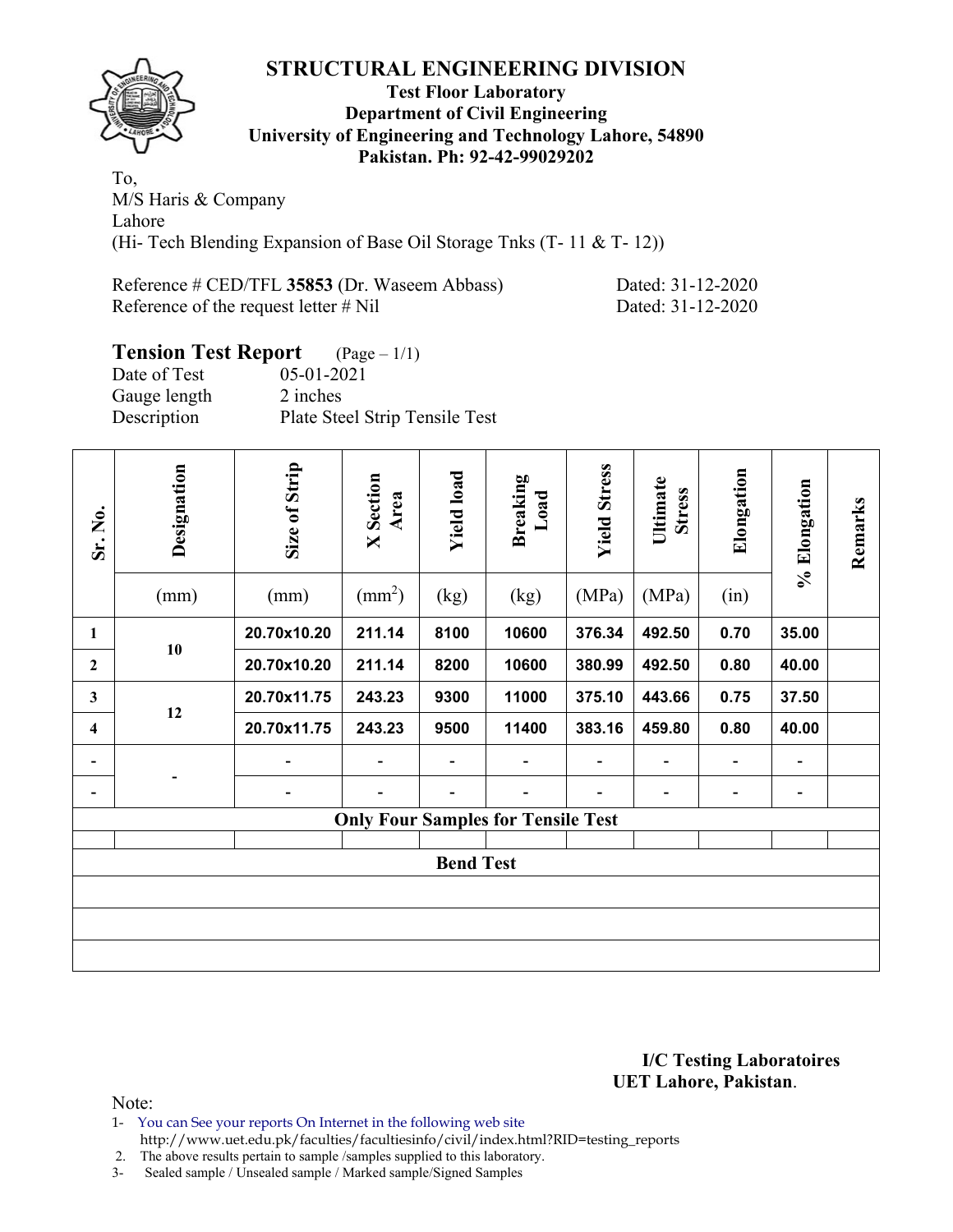

#### **Test Floor Laboratory Department of Civil Engineering University of Engineering and Technology Lahore, 54890 Pakistan. Ph: 92-42-99029202**

To, Chief Executive Paidar Builders (Pvt) Ltd Construction of TCF Schools of 37 Rooms and 12 Toilets at District Kasur

| Reference # CED/TFL 35863 (Dr. Waseem Abbass)      | Dated: 04-01-2021 |
|----------------------------------------------------|-------------------|
| Reference of the request letter # PBL/UET/2020-389 | Dated: 26-12-2020 |

# **Tension Test Report** (Page -1/1)<br>Date of Test 05-01-2021

Date of Test Gauge length 8 inches

Description Deformed Steel Bar Tensile Test as per ASTM-A615

| Sr. No.                  | Weight                   |                          | Diameter/<br><b>Size</b><br>(inch) |                          | Area<br>$(in^2)$         | <b>Yield load</b>        | <b>Breaking</b><br>Load                |                | <b>Yield Stress</b><br>(psi) |                          | <b>Ultimate Stress</b><br>(psi) | Elongation               | % Elongation                 | Remarks |
|--------------------------|--------------------------|--------------------------|------------------------------------|--------------------------|--------------------------|--------------------------|----------------------------------------|----------------|------------------------------|--------------------------|---------------------------------|--------------------------|------------------------------|---------|
|                          | (1bs/ft)                 | Nominal                  | <b>Actual</b>                      | Nominal                  | Actual                   | (kg)                     | (kg)                                   | Nominal        | Actual                       | Nominal                  | <b>Actual</b>                   | (inch)                   |                              |         |
| 1                        | 0.395                    | 3/8                      | 0.384                              | 0.11                     | 0.116                    | 3800                     | 5000                                   | 76200          | 72170                        | 100200                   | 95000                           | 1.00                     | 12.5                         |         |
| $\blacksquare$           | $\overline{\phantom{0}}$ | Ξ.                       | $\blacksquare$                     | Ξ.                       | $\blacksquare$           | $\overline{\phantom{0}}$ | ۰                                      | $\blacksquare$ | $\overline{\phantom{a}}$     | $\overline{\phantom{0}}$ | $\overline{\phantom{a}}$        | $\overline{\phantom{a}}$ | $\overline{\phantom{0}}$     |         |
| $\overline{\phantom{a}}$ | -                        | -                        | $\overline{\phantom{0}}$           | $\overline{\phantom{0}}$ | $\overline{\phantom{a}}$ | -                        |                                        |                | $\overline{\phantom{0}}$     | $\overline{\phantom{0}}$ | $\overline{a}$                  | $\overline{\phantom{a}}$ | $\qquad \qquad \blacksquare$ |         |
| $\overline{a}$           | $\overline{\phantom{0}}$ | $\overline{\phantom{a}}$ | $\overline{\phantom{0}}$           | $\overline{\phantom{0}}$ | $\blacksquare$           | -                        | $\overline{\phantom{0}}$               |                | $\overline{\phantom{0}}$     | $\blacksquare$           | $\blacksquare$                  | $\overline{\phantom{a}}$ | $\qquad \qquad \blacksquare$ |         |
| $\overline{a}$           |                          | $\overline{\phantom{0}}$ |                                    | $\overline{a}$           | ٠                        |                          |                                        |                |                              |                          | $\overline{\phantom{0}}$        | $\overline{\phantom{0}}$ | $\overline{\phantom{a}}$     |         |
| $\overline{\phantom{a}}$ |                          | $\overline{\phantom{0}}$ |                                    | -                        | $\overline{\phantom{0}}$ |                          |                                        |                |                              |                          | $\overline{\phantom{0}}$        | $\overline{\phantom{0}}$ | $\overline{\phantom{0}}$     |         |
|                          |                          |                          |                                    |                          |                          |                          | Note: only one sample for tensile test |                |                              |                          |                                 |                          |                              |         |
|                          |                          |                          |                                    |                          |                          |                          |                                        |                |                              |                          |                                 |                          |                              |         |
|                          |                          |                          |                                    |                          |                          |                          | <b>Bend Test</b>                       |                |                              |                          |                                 |                          |                              |         |
|                          |                          |                          |                                    |                          |                          |                          |                                        |                |                              |                          |                                 |                          |                              |         |
|                          |                          |                          |                                    |                          |                          |                          |                                        |                |                              |                          |                                 |                          |                              |         |
|                          |                          |                          |                                    |                          |                          |                          |                                        |                |                              |                          |                                 |                          |                              |         |

**I/C Testing Laboratoires UET Lahore, Pakistan**.

Note:

1- You can See your reports On Internet in the following web site http://www.uet.edu.pk/faculties/facultiesinfo/civil/index.html?RID=testing\_reports

2. The above results pertain to sample /samples supplied to this laboratory.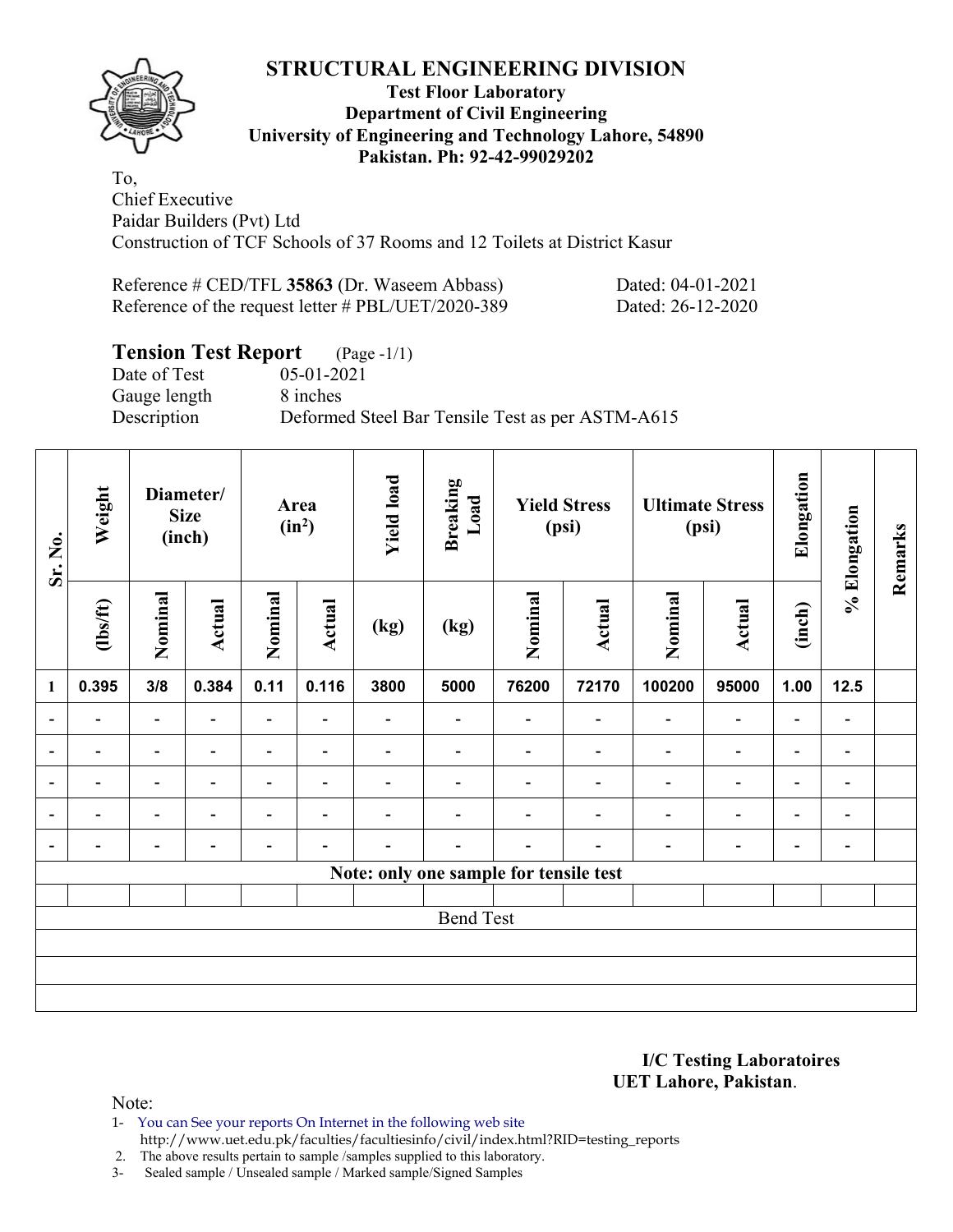

#### **Test Floor Laboratory Department of Civil Engineering University of Engineering and Technology Lahore, 54890 Pakistan. Ph: 92-42-99029202**

To, Executive Engineer Highway Division Bahawalpur Dualization of Road from Uch Sharif to Ahmedpur East (Length: 27.25 km) District Bahawalpur Construction of Bridge over Abbasia Canal (Lallu Wali Mori)(Pile Foundation Bridge)

Reference # CED/TFL **35865** (Dr. Waseem Abbass) Dated: 04-01-2021 Reference of the request letter # 7805-06CB Dated: 31-12-2020

|              | <b>Tension Test Report</b> (Page -1/1) |                |                                                           |  |
|--------------|----------------------------------------|----------------|-----------------------------------------------------------|--|
| Date of Test | $05-01-2021$                           |                |                                                           |  |
| Gauge length | 8 inches                               |                |                                                           |  |
| Description  |                                        |                | Deformed Steel Bar Tensile and Bend Test as per ASTM-A615 |  |
|              |                                        |                |                                                           |  |
| Diamataul    |                                        | $\overline{a}$ |                                                           |  |

| Sr. No.                  | Weight   |                          | Diameter/<br><b>Size</b><br>(inch) |                | Area<br>$(in^2)$ | <b>Yield load</b>                                   | <b>Breaking</b><br>Load |                                                                 | <b>Yield Stress</b><br>(psi) |         | <b>Ultimate Stress</b><br>(psi) | Elongation               | % Elongation   | Remarks |
|--------------------------|----------|--------------------------|------------------------------------|----------------|------------------|-----------------------------------------------------|-------------------------|-----------------------------------------------------------------|------------------------------|---------|---------------------------------|--------------------------|----------------|---------|
|                          | (1bs/ft) | Nominal                  | Actual                             | Nominal        | Actual           | (kg)                                                | (kg)                    | Nominal                                                         | Actual                       | Nominal | Actual                          | (inch)                   |                |         |
| 1                        | 0.377    | 3/8                      | 0.376                              | 0.11           | 0.111            | 3200                                                | 5200                    | 64200                                                           | 63580                        | 104200  | 103400                          | 1.40                     | 17.5           |         |
| $\mathbf{2}$             | 0.375    | 3/8                      | 0.375                              | 0.11           | 0.110            | 3200                                                | 5200                    | 64200                                                           | 63910                        | 104200  | 103900                          | 1.40                     | 17.5           |         |
| $\overline{\phantom{a}}$ |          |                          | $\overline{\phantom{0}}$           | $\overline{a}$ |                  |                                                     |                         |                                                                 |                              |         |                                 | $\overline{\phantom{0}}$ |                |         |
| $\blacksquare$           |          | $\overline{\phantom{a}}$ | Ξ.                                 | $\blacksquare$ | $\blacksquare$   | $\blacksquare$                                      |                         |                                                                 |                              |         | $\overline{\phantom{0}}$        | $\overline{\phantom{0}}$ | $\blacksquare$ |         |
| $\blacksquare$           |          |                          | $\blacksquare$                     |                |                  |                                                     |                         |                                                                 |                              |         |                                 | $\overline{\phantom{0}}$ |                |         |
| $\blacksquare$           |          |                          |                                    |                |                  |                                                     |                         |                                                                 |                              |         |                                 |                          |                |         |
|                          |          |                          |                                    |                |                  |                                                     |                         | Note: only two samples for tensile and one sample for bend test |                              |         |                                 |                          |                |         |
|                          |          |                          |                                    |                |                  |                                                     | <b>Bend Test</b>        |                                                                 |                              |         |                                 |                          |                |         |
|                          |          |                          |                                    |                |                  | 3/8" Dia Bar Bend Test Through 180° is Satisfactory |                         |                                                                 |                              |         |                                 |                          |                |         |
|                          |          |                          |                                    |                |                  |                                                     |                         |                                                                 |                              |         |                                 |                          |                |         |
|                          |          |                          |                                    |                |                  |                                                     |                         |                                                                 |                              |         |                                 |                          |                |         |

**I/C Testing Laboratoires UET Lahore, Pakistan**.

Note:

1- You can See your reports On Internet in the following web site http://www.uet.edu.pk/faculties/facultiesinfo/civil/index.html?RID=testing\_reports

2. The above results pertain to sample /samples supplied to this laboratory.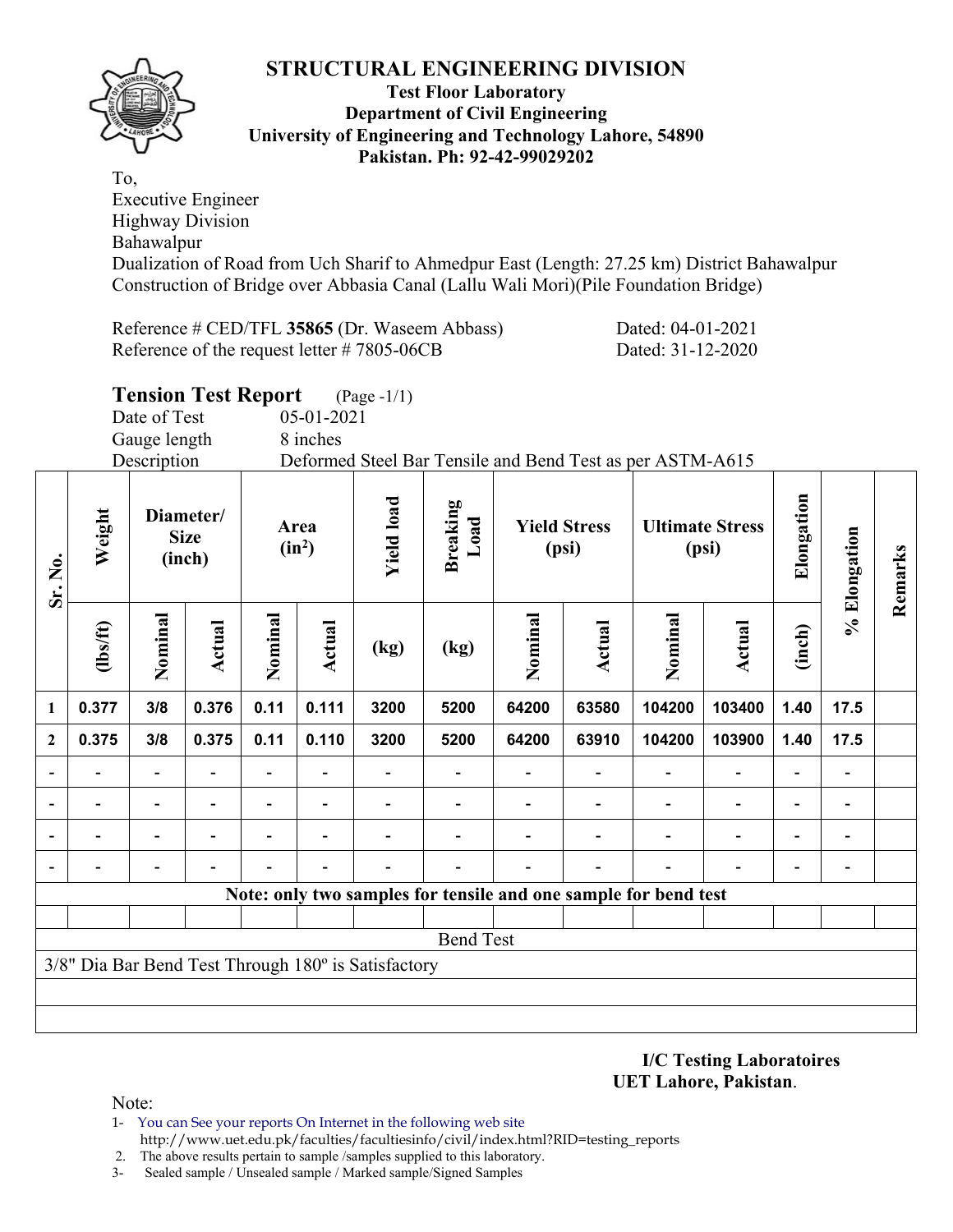

#### **Test Floor Laboratory Department of Civil Engineering University of Engineering and Technology Lahore, 54890 Pakistan. Ph: 92-42-99029202**

To, Lt Commander PN GE (Navy) Lahore (CA No. CEN-169/2020 - Construction of Underground Water Tank (300,000 Gallons Capacity) at SRE Land Lahore) Reference # CED/TFL **35867** (Dr. Waseem Abbass) Dated: 04-01-2021 Reference of the request letter # 6021/153/35/E-6 Dated: 18-12-2020

# **Tension Test Report** (Page -1/1) Date of Test 05-01-2021 Gauge length 8 inches Description Deformed Steel Bar Tensile and Bend Test as per ASTM-A615

| Sr. No.                  | Weight                   |                          | Diameter/<br><b>Size</b><br>(inch) |                          | Area<br>$(in^2)$         | <b>Yield load</b>                                   | <b>Breaking</b><br>Load |         | <b>Yield Stress</b><br>(psi)                                    |                          | <b>Ultimate Stress</b><br>(psi) | Elongation               | % Elongation                 | Remarks |
|--------------------------|--------------------------|--------------------------|------------------------------------|--------------------------|--------------------------|-----------------------------------------------------|-------------------------|---------|-----------------------------------------------------------------|--------------------------|---------------------------------|--------------------------|------------------------------|---------|
|                          | (1bs/ft)                 | Nominal                  | <b>Actual</b>                      | Nominal                  | Actual                   | (kg)                                                | (kg)                    | Nominal | Actual                                                          | Nominal                  | Actual                          | (inch)                   |                              |         |
| 1                        | 0.372                    | 3/8                      | 0.373                              | 0.11                     | 0.109                    | 2700                                                | 4100                    | 54100   | 54470                                                           | 82200                    | 82800                           | 1.60                     | 20.0                         |         |
| $\mathbf{2}$             | 0.370                    | 3/8                      | 0.372                              | 0.11                     | 0.109                    | 2600                                                | 4000                    | 52100   | 52650                                                           | 80200                    | 81000                           | 1.70                     | 21.3                         |         |
| $\overline{\phantom{a}}$ |                          |                          |                                    | Ξ.                       |                          |                                                     |                         |         |                                                                 | $\overline{\phantom{0}}$ | $\qquad \qquad \blacksquare$    | $\overline{\phantom{a}}$ | $\qquad \qquad \blacksquare$ |         |
| ۰                        | $\overline{\phantom{0}}$ | $\overline{\phantom{0}}$ |                                    | $\overline{\phantom{0}}$ | $\overline{\phantom{a}}$ |                                                     |                         |         |                                                                 | $\overline{\phantom{0}}$ | $\qquad \qquad \blacksquare$    | $\overline{\phantom{a}}$ | -                            |         |
|                          |                          |                          |                                    | -                        | $\overline{\phantom{0}}$ |                                                     |                         |         |                                                                 |                          | $\overline{\phantom{0}}$        | $\overline{\phantom{0}}$ | $\overline{a}$               |         |
|                          |                          |                          |                                    |                          |                          |                                                     |                         |         |                                                                 |                          |                                 | $\overline{\phantom{0}}$ |                              |         |
|                          |                          |                          |                                    |                          |                          |                                                     |                         |         | Note: only two samples for tensile and one sample for bend test |                          |                                 |                          |                              |         |
|                          |                          |                          |                                    |                          |                          |                                                     |                         |         |                                                                 |                          |                                 |                          |                              |         |
|                          |                          |                          |                                    |                          |                          |                                                     | <b>Bend Test</b>        |         |                                                                 |                          |                                 |                          |                              |         |
|                          |                          |                          |                                    |                          |                          | 3/8" Dia Bar Bend Test Through 180° is Satisfactory |                         |         |                                                                 |                          |                                 |                          |                              |         |
|                          |                          |                          |                                    |                          |                          |                                                     |                         |         |                                                                 |                          |                                 |                          |                              |         |
|                          |                          |                          |                                    |                          |                          |                                                     |                         |         |                                                                 |                          |                                 |                          |                              |         |

**I/C Testing Laboratoires UET Lahore, Pakistan**.

Note:

- 1- You can See your reports On Internet in the following web site http://www.uet.edu.pk/faculties/facultiesinfo/civil/index.html?RID=testing\_reports
- 2. The above results pertain to sample /samples supplied to this laboratory.
- 3- Sealed sample / Unsealed sample / Marked sample/Signed Samples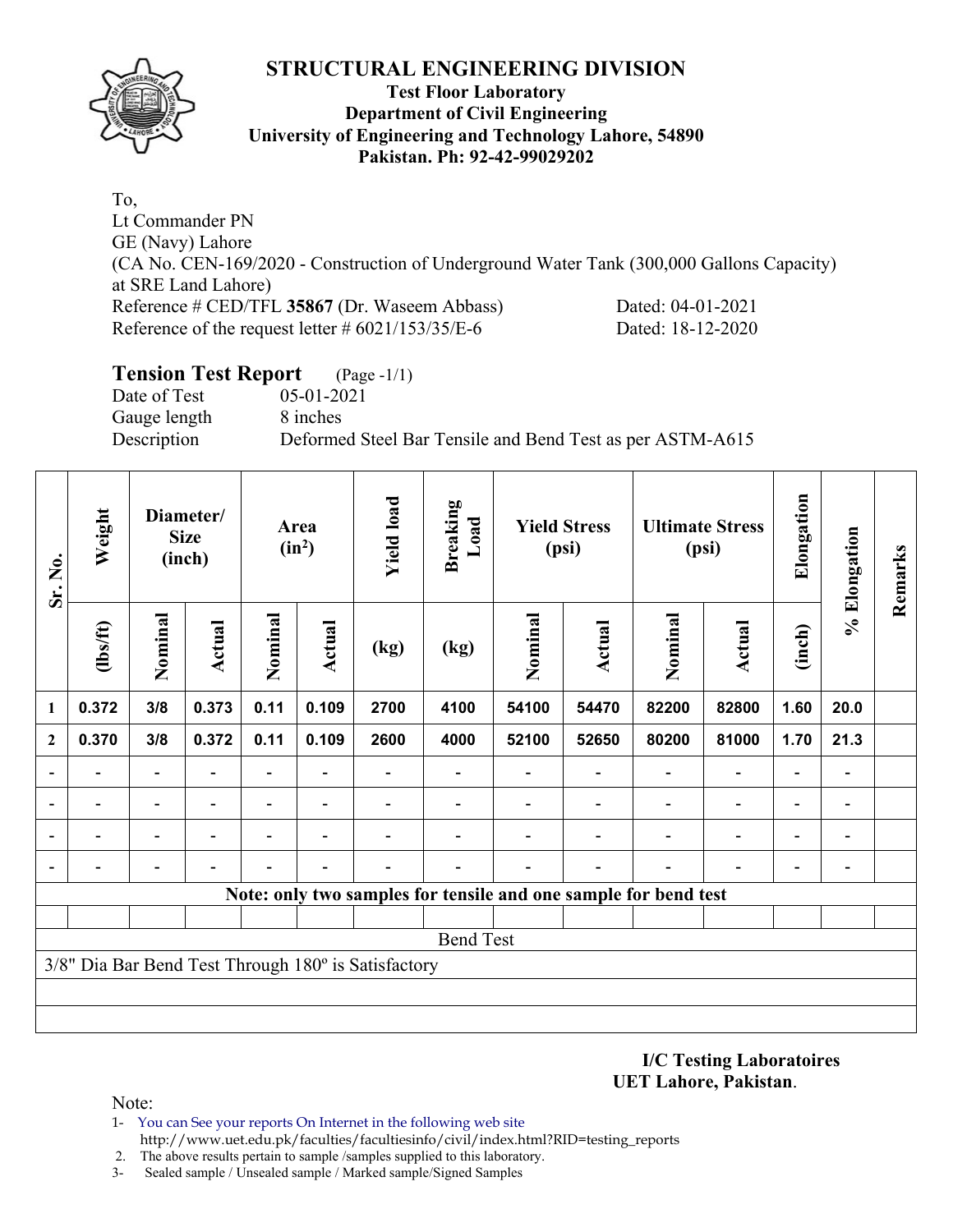

#### **Test Floor Laboratory Department of Civil Engineering University of Engineering and Technology Lahore, 54890 Pakistan. Ph: 92-42-99029202**

To, M/S Multan Construction Services (Pvt) Ltd Multan

| Reference # CED/TFL 35868 (Dr. Waseem Abbass) |
|-----------------------------------------------|
| Reference of the request letter # MCS/UET/TST |

Dated: 04-01-2021 Dated: 04-01-2021

| <b>Tension Test Report</b> (Page -1/1) |                                                           |
|----------------------------------------|-----------------------------------------------------------|
| Date of Test                           | $05-01-2021$                                              |
| Gauge length                           | 8 inches                                                  |
| Description                            | Deformed Steel Bar Tensile and Bend Test as per ASTM-A615 |

| Sr. No.                  | Weight                                        |                          | Diameter/<br>size |                          | Area<br>$(in^2)$         | <b>Yield load</b> | <b>Breaking</b><br>Load |                                                                 | <b>Yield Stress</b><br>(psi) |         | <b>Ultimate Stress</b><br>(psi) | Elongation               | % Elongation                 | Remarks |
|--------------------------|-----------------------------------------------|--------------------------|-------------------|--------------------------|--------------------------|-------------------|-------------------------|-----------------------------------------------------------------|------------------------------|---------|---------------------------------|--------------------------|------------------------------|---------|
|                          | (1bs/ft)                                      | Nominal<br>$(\#)$        | Actual<br>(inch)  | Nominal                  | Actual                   | (kg)              | (kg)                    | Nominal                                                         | Actual                       | Nominal | Actual                          | (inch)                   |                              |         |
| 1                        | 0.376                                         | $\mathbf{3}$             | 0.375             | 0.11                     | 0.111                    | 3500              | 4900                    | 70200                                                           | 69750                        | 98200   | 97700                           | 0.90                     | 11.3                         |         |
| $\overline{2}$           | 0.380                                         | $\mathbf{3}$             | 0.377             | 0.11                     | 0.112                    | 3400              | 4800                    | 68200                                                           | 67150                        | 96200   | 94800                           | 0.90                     | 11.3                         |         |
|                          |                                               |                          |                   |                          |                          |                   |                         |                                                                 |                              |         |                                 |                          | $\qquad \qquad \blacksquare$ |         |
| $\overline{\phantom{a}}$ |                                               | $\overline{\phantom{0}}$ |                   |                          | $\overline{\phantom{0}}$ |                   |                         |                                                                 |                              |         |                                 | $\overline{\phantom{0}}$ | $\qquad \qquad \blacksquare$ |         |
|                          |                                               | $\overline{\phantom{0}}$ |                   | $\overline{\phantom{0}}$ | $\overline{\phantom{0}}$ |                   |                         |                                                                 |                              |         | $\blacksquare$                  | $\overline{\phantom{0}}$ | $\overline{\phantom{0}}$     |         |
|                          |                                               | $\overline{\phantom{0}}$ |                   | $\blacksquare$           | $\overline{\phantom{0}}$ |                   |                         |                                                                 |                              |         | $\overline{\phantom{0}}$        |                          | -                            |         |
|                          |                                               |                          |                   |                          |                          |                   |                         | Note: only two samples for tensile and one sample for bend test |                              |         |                                 |                          |                              |         |
|                          |                                               |                          |                   |                          |                          |                   |                         |                                                                 |                              |         |                                 |                          |                              |         |
|                          |                                               |                          |                   |                          |                          |                   | <b>Bend Test</b>        |                                                                 |                              |         |                                 |                          |                              |         |
|                          | #3 Bar Bend Test Through 180° is Satisfactory |                          |                   |                          |                          |                   |                         |                                                                 |                              |         |                                 |                          |                              |         |
|                          |                                               |                          |                   |                          |                          |                   |                         |                                                                 |                              |         |                                 |                          |                              |         |
|                          |                                               |                          |                   |                          |                          |                   |                         |                                                                 |                              |         |                                 |                          |                              |         |

#### **I/C Testing Laboratoires UET Lahore, Pakistan**.

Note:

1- You can See your reports On Internet in the following web site http://www.uet.edu.pk/faculties/facultiesinfo/civil/index.html?RID=testing\_reports

2. The above results pertain to sample /samples supplied to this laboratory.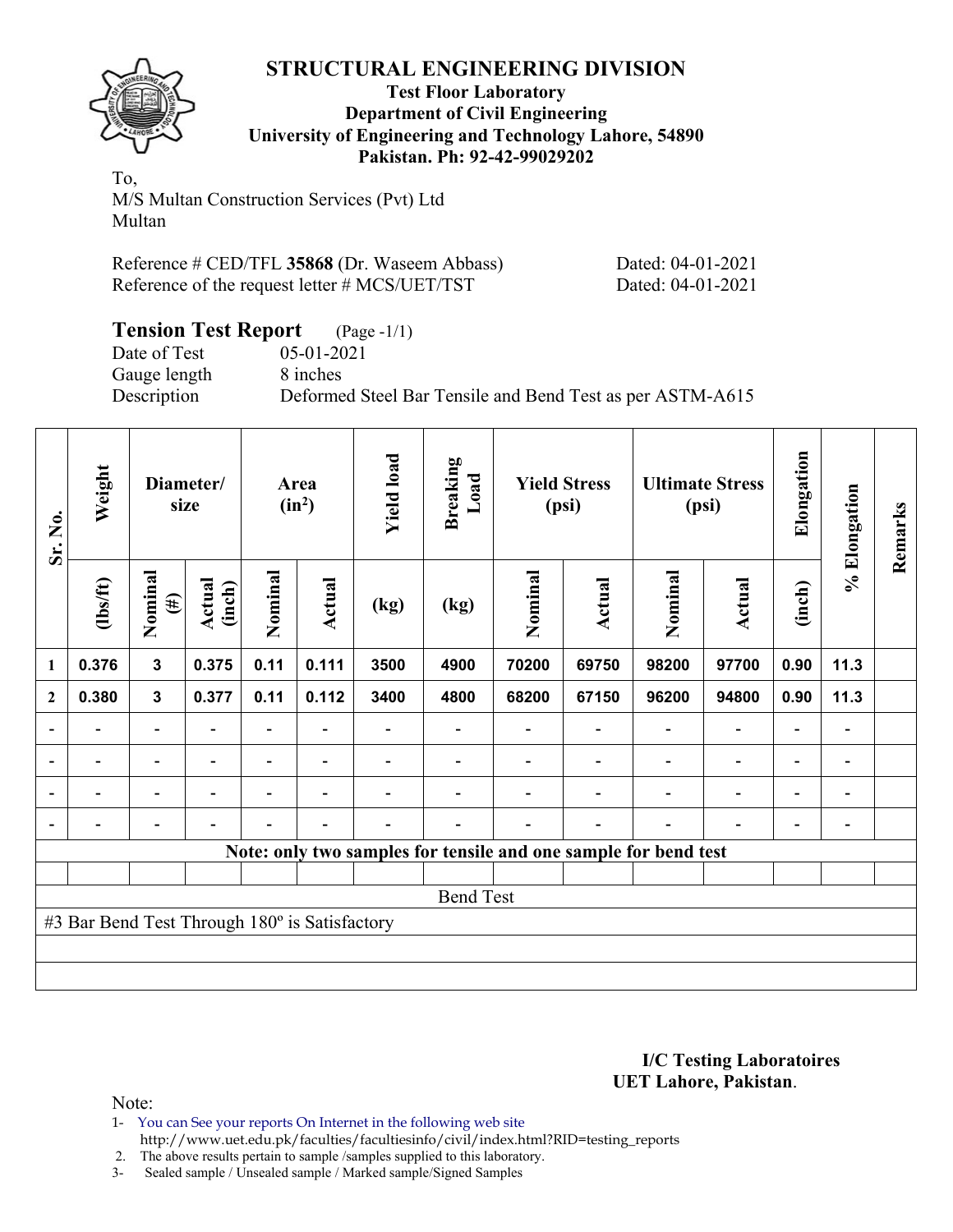

**Test Floor Laboratory Department of Civil Engineering University of Engineering and Technology Lahore, 54890 Pakistan. Ph: 92-42-99029202** 

To, M Kashif Lahore

Reference # CED/TFL **35869** (Dr. Waseem Abbass) Dated: 04-01-2021 Reference of the request letter # Nil Dated: 04-01-2021

#### **Tension Test Report** (Page -1/1) Date of Test 05-01-2021<br>Gauge length 8 inches Gauge length Description Deformed Steel Bar Tensile Test as per ASTM-A615

| Sr. No.                  | Weight                   |                          | Diameter/<br>size        | Area<br>$(in^2)$         |                          | <b>Yield load</b> | <b>Breaking</b><br>Load                |                | <b>Yield Stress</b><br>(psi) |                | <b>Ultimate Stress</b><br>(psi) | Elongation               | % Elongation                 | Remarks |
|--------------------------|--------------------------|--------------------------|--------------------------|--------------------------|--------------------------|-------------------|----------------------------------------|----------------|------------------------------|----------------|---------------------------------|--------------------------|------------------------------|---------|
|                          | $\frac{2}{10}$           | Nominal<br>$(\#)$        | Actual<br>(inch)         | Nominal                  | <b>Actual</b>            | (kg)              | (kg)                                   | Nominal        | Actual                       | Nominal        | <b>Actual</b>                   | (inch)                   |                              |         |
| $\mathbf{1}$             | 0.373                    | $\mathbf{3}$             | 0.374                    | 0.11                     | 0.110                    | 4200              | 5300                                   | 84200          | 84370                        | 106200         | 106500                          | 1.10                     | 13.8                         |         |
| $\overline{\phantom{a}}$ | $\overline{\phantom{0}}$ | $\overline{\phantom{a}}$ | $\overline{\phantom{0}}$ | Ξ.                       |                          | -                 |                                        | $\blacksquare$ | $\overline{\phantom{a}}$     | ۰              | $\overline{\phantom{0}}$        | $\overline{\phantom{0}}$ | $\qquad \qquad \blacksquare$ |         |
| $\overline{\phantom{a}}$ | $\overline{\phantom{0}}$ | $\blacksquare$           |                          | Ξ.                       | $\blacksquare$           |                   |                                        |                |                              |                | $\overline{\phantom{0}}$        | $\overline{\phantom{0}}$ | $\overline{a}$               |         |
| $\overline{\phantom{a}}$ | ۰                        | $\overline{\phantom{0}}$ | $\overline{\phantom{0}}$ | $\overline{\phantom{0}}$ | $\blacksquare$           |                   |                                        |                | $\overline{\phantom{0}}$     | $\blacksquare$ | $\blacksquare$                  | $\overline{a}$           | $\overline{\phantom{a}}$     |         |
| $\overline{\phantom{a}}$ |                          |                          |                          |                          |                          |                   |                                        |                |                              |                |                                 | $\blacksquare$           | $\blacksquare$               |         |
| $\overline{\phantom{a}}$ |                          |                          |                          |                          | $\overline{\phantom{0}}$ |                   |                                        |                |                              |                | $\overline{\phantom{0}}$        | $\overline{\phantom{0}}$ | $\overline{\phantom{a}}$     |         |
|                          |                          |                          |                          |                          |                          |                   | Note: only one sample for tensile test |                |                              |                |                                 |                          |                              |         |
|                          |                          |                          |                          |                          |                          |                   |                                        |                |                              |                |                                 |                          |                              |         |
|                          | <b>Bend Test</b>         |                          |                          |                          |                          |                   |                                        |                |                              |                |                                 |                          |                              |         |
|                          |                          |                          |                          |                          |                          |                   |                                        |                |                              |                |                                 |                          |                              |         |
|                          |                          |                          |                          |                          |                          |                   |                                        |                |                              |                |                                 |                          |                              |         |
|                          |                          |                          |                          |                          |                          |                   |                                        |                |                              |                |                                 |                          |                              |         |

**I/C Testing Laboratoires UET Lahore, Pakistan**.

Note:

1- You can See your reports On Internet in the following web site

 http://www.uet.edu.pk/faculties/facultiesinfo/civil/index.html?RID=testing\_reports 2. The above results pertain to sample /samples supplied to this laboratory.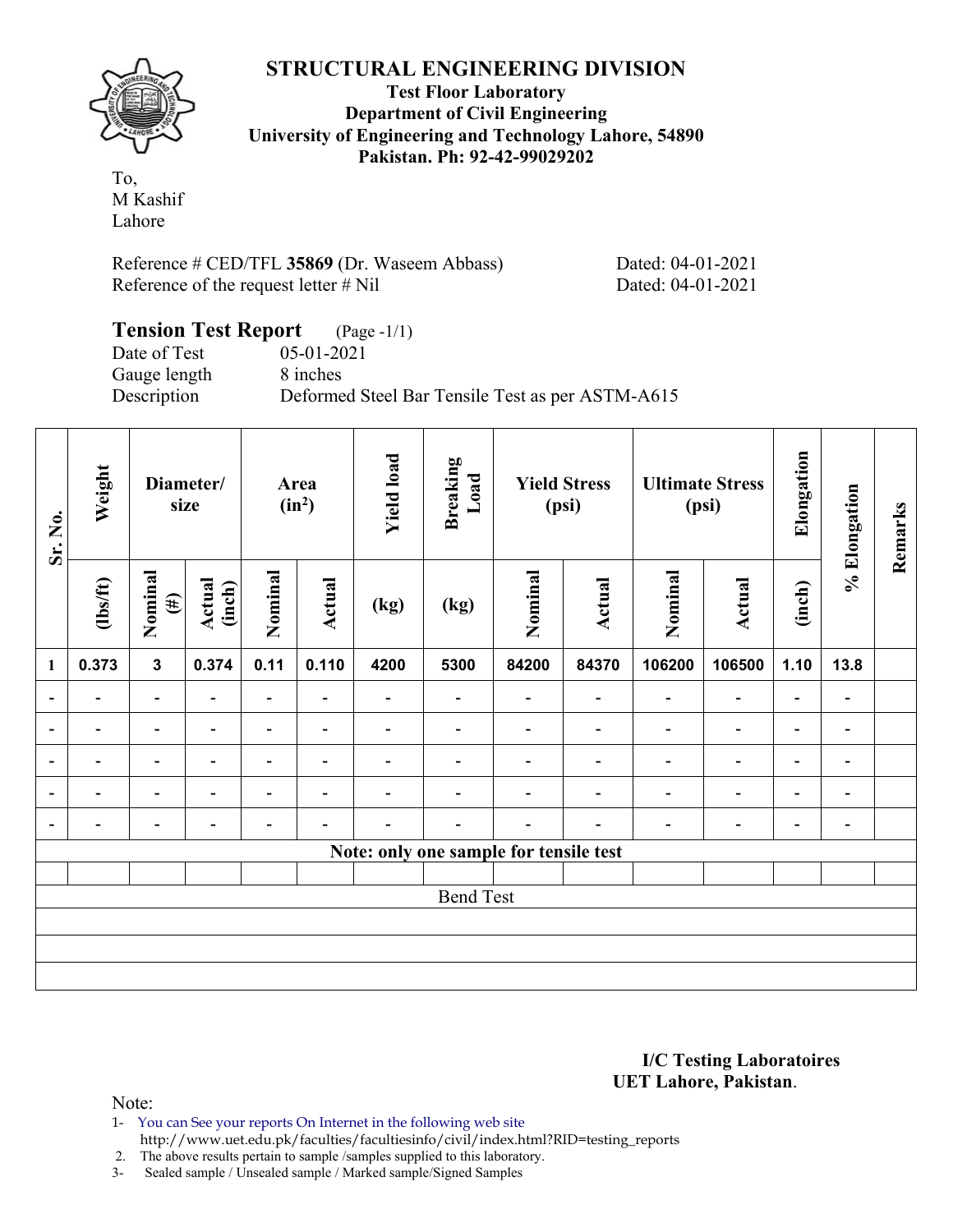**Test Floor Laboratory Department of Civil Engineering University of Engineering and Technology Lahore, 54890 Pakistan. Ph: 92-42-99029202** 

To, Director Operations Buraq Integrated Solutions Rawalpindi (Meteorologocal Tower)

Reference # CED/TFL 35870 (Dr. Waseem Abbass) Dated: 04-01-2021 Reference of the request letter # BIS/2021-993b Dated: 04-01-2021

| <b>Tension Test Report</b> $(Page-1/1)$ |                               |
|-----------------------------------------|-------------------------------|
| Date of Test                            | $05-01-2021$                  |
| Description                             | <b>Stay Wire Tensile Test</b> |

| Sr. No.      | <b>Nominal</b><br><b>Diameter</b> | <b>Measured weight</b>          | <b>Breaking Load</b> | Remarks / Coil No. |  |  |
|--------------|-----------------------------------|---------------------------------|----------------------|--------------------|--|--|
|              | (mm)                              | (kg/km)                         | (kg)                 |                    |  |  |
| $\mathbf{1}$ | 8                                 | 305                             | 3200                 |                    |  |  |
|              |                                   |                                 |                      |                    |  |  |
|              |                                   |                                 |                      |                    |  |  |
|              |                                   |                                 |                      |                    |  |  |
|              |                                   |                                 |                      |                    |  |  |
|              |                                   | <b>Only one sample for Test</b> |                      |                    |  |  |
|              |                                   |                                 |                      |                    |  |  |

**I/C Testing Laboratoires UET Lahore, Pakistan**.

Note:

- 1- You can See your reports On Internet in the following web site http://www.uet.edu.pk/faculties/facultiesinfo/civil/index.html?RID=testing\_reports
- 2. The above results pertain to sample /samples supplied to this laboratory.
- 3- Sealed sample / Unsealed sample / Marked sample/Signed Samples